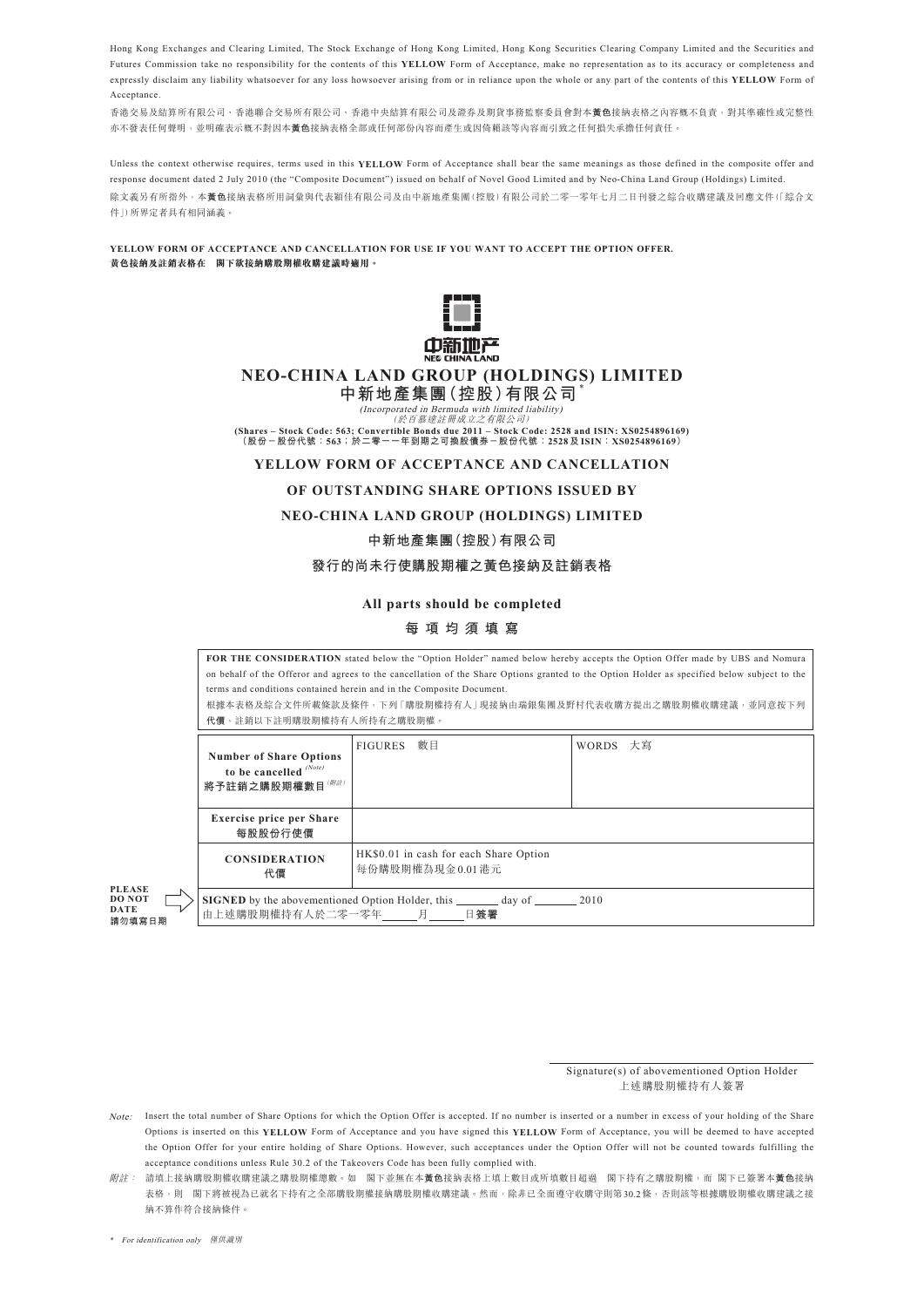#### **THIS YELLOW FORM OF ACCEPTANCE IS IMPORTANT AND REQUIRES YOUR IMMEDIATE ATTENTION.**

#### **If you are in any doubt as to any aspect of this YELLOW Form of Acceptance or as to the action to be taken, you should consult your licensed securities dealer or registered institution in securities, bank manager, solicitor, professional accountant or other professional adviser.**

The making of the Option Offer to Overseas Option Holders may be prohibited or affected by the laws of the relevant jurisdictions. If you<br>are an Overseas Option Holder, you should obtain appropriate legal advice regarding with other necessary formalities or regulatory or legal requirements. You will also be fully responsible for the payment of any transfer or other taxes and duties by whomsoever payable in respect of all relevant jurisdictions. The Offeror, UBS, Nomura and any person involved in<br>the Option Offer shall be entitled to be fully indemnified and held harmless by you

### This **YELLOW** Form of Acceptance should be read in conjunction with the Composite Document.

#### **HOW TO COMPLETE THIS YELLOW FORM OF ACCEPTANCE**

To accept the Option Offer made by UBS and Nomura on behalf of the Offeror, you should complete and sign this YELLOW Form of<br>Acceptance and forward this YELLOW Form of Acceptance, together with the relevant letter(s) of gr at Suites 3005-7, Great Eagle Centre, No. 23 Harbour Road, Wanchai, Hong Kong as soon as practicable, but in any event so as to reach the<br>Company Secretary by no later than 4:00 p.m. on Monday, 26 July 2010 (or such later form part of this **YELLOW** Form of Acceptance.

#### **YELLOW FORM OF ACCEPTANCE IN RESPECT OF THE OPTION OFFER**

#### **To: The Offeror, the Company, UBS and Nomura**

- 1. My execution of this **YELLOW** Form of Acceptance (whether or not such form is dated) shall be binding on my/our successors and assignees, and shall constitute:
	- (a) my acceptance of the Option Offer made by UBS and Nomura on behalf of the Offeror, as contained in the Composite Document, for the consideration and on and subject to the terms and conditions therein and herein mention number is specified than the number of Share Option(s) I hold, in respect of such number of the Share Option(s) as to which I am registered as the holder(s);
	- (b) my irrevocable instruction and authority to each of the Offeror and/or UBS, Nomura or their respective agent(s) to send a cheque crossed "Not negotiable-account payee only" drawn in my favour for the cash consideration no name and address is stated below, to me at the registered address shown in the register of Option Holders of the Company as<br>soon as possible but in any event within 10 days of the date of receipt by the Company Secretar to render the acceptance under the Option Offer complete and valid or the date on which the Option Offer is declared unconditional;

(Insert name and address of the person to whom the cheque is to be sent if different from the registered Option Holder.)

- 
- (c) my irrevocable instruction and authority to each of the Offeror and/or UBS and Nomura and/or such person or persons as any of them may direct to complete, amend and execute any document on my behalf in connection with my acceptance of the Option<br>Offer including without limitation to insert a date in this YELLOW Form of Acceptance or, if I or any inserted a date, to delete such date and insert another date and to do any other act that may be necessary or expedient for the purpose of cancelling the Share Option(s) tendered for cancellation under the Option Offer;
- (d) my/our undertaking to execute such further documents and to do such acts and things by way of further assurance as may be necessary or desirable to cancel my Share Option(s) tendered for acceptance under the Option Offer free from all third party rights, liens, claims, charges, equities and encumbrances and together with all rights accruing or attaching thereto on<br>or after the date of despatch of the Composite Document or subsequently becoming attached to the Company all of my rights, if any, in respect of the Share Option(s), following which such Share Option(s) will be cancelled and extinguished;
- (e) my agreement to ratify each and every act or thing which may be done or effected by the Offeror and/or UBS, Nomura and/or their respective agents or such person or persons as any of them may direct on the exercise of any rights contained herein; and
- (f) my irrevocable instruction and authority to the Offeror and/or UBS, Nomura or their respective agent(s) to collect from the Company Secretary on my behalf the cheque for the amount due to me in accordance with, and against surrender of, the enclosed letter(s) of grant of the Share Options, and to deliver the same to the Company Secretary and to Form of Acceptance.
- 2. I understand that acceptance of the Option Offer by me/us will be deemed to constitute a warranty by me to the Offeror, UBS and<br>Nomura that (i) the number of Share Option(s) specified in this **YELLOW** Form of Acceptance date of the despatch of the Composite Document or subsequently becoming attached to them; and (ii) I have not taken or omitted to<br>take any action which will or may result in the Offeror, or UBS, Nomura or any other person to receive and accept the Option Offer, and any revision thereof, and that such acceptance is valid and binding in accordance with all applicable laws.
- 3. In the event that my acceptance is not valid, or is treated as invalid, in accordance with the terms of the Option Offer, all instructions, authorisations and undertakings contained in paragraph 1 above shall cease and my risk to the person and address stated in 1(b) above or, if no name and address is stated, to me at the registered address shown in the register of Option Holders of the Company as soon as possible but in any event within 10 days after the date of receipt by the Company<br>Secretary of this YELLOW Form of Acceptance or the date on which the Offers are declare
- 4. I enclose the relevant letter(s) of grant of the Share Options for the whole or part of my holding of Share Option(s) which are to be held by you on the terms and conditions of the Option Offer. I understand that no ack Acceptance will be given. I further understand that all documents will be sent by ordinary post at my own risk.
- 5. I warrant and represent to you that I am the holder(s) of the number of Share Options specified in this **YELLOW** Form of Acceptance and I have the full right, power and authority to surrender my Share Option(s) for cancellation by way of acceptance of the Option Offer.
- 6. I warrant to the Offeror and the Company that I have satisfied the laws of the jurisdiction where my address is stated in the register of Option Holders of the Company in connection with my acceptance of the Option Offer, including the obtaining of any governmental,<br>exchange control or other consents and any registration or filing which may be required and t formalities or legal requirements.
- 7. I warrant to the Offeror and the Company that I shall be fully responsible for payment of any transfer or other taxes or duties payable in respect of the jurisdiction where my address is located in connection with my ac
- 8. I acknowledge that, save as expressly provided in the Composite Document and this **YELLOW** Form of Acceptance, all acceptance, instructions, authorities and undertakings hereby given shall be irrevocable and unconditional.

Name: (in block capitals) Address: (in block capitals)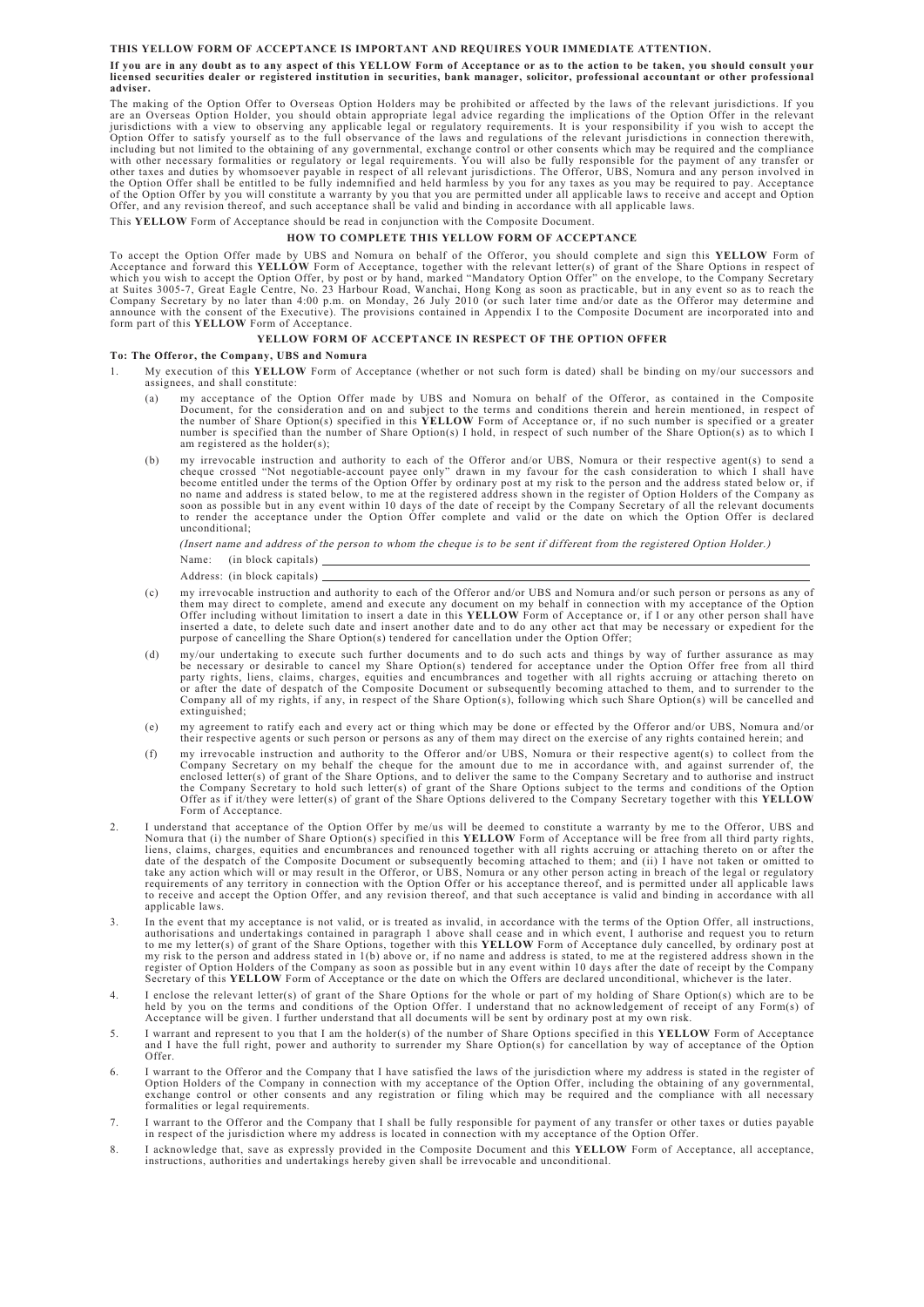#### **本黃色接納表格乃重要文件,請即處理。**

#### **閣下如對本黃色接納表格之任何方面或應採取之行動有任何疑問,應諮詢 閣下之持牌證券交易商或註冊證券機構、銀行經理、律師、專業會計 師或其他專業顧問。**

向海外購股期權持有人提出購股期權收購建商行會受有關司法權區之法例禁止或影響。倘 閣下為海外購股期權持有人,應就購股期權收購 建議於有關司法權區之限制自行尋求適當之法律意見,並遵守任何適用法律或監管規定。 閣下如欲接納購股期權收購建議,須自行負責就此 全面遵守有關司法權區之法例及規例(包括但不限於取得任何可能規定之政府、外匯管制或其他同意,以及遵守其他必要手續或監管或法律規 定)。 閣下亦須全面負責支付任何人士於所有有關司法權區應付之任何轉讓或其他稅項及徵費。收購方、瑞銀集團、野村及任何參與購股期權收 購建議之人士均有權獲悉數彌償及毋須就 閣下可能須支付之任何税項承擔任何責任。 閣下接納購股期權收購建議將構成 閣下保證, 閣下根 據所有適用法例獲准收取及接納購股期權收購建議(及其任何修訂),而根據所有適用法例,該接納為有效及具約束力。

本**黃色**接納表格應與綜合文件一併閱讀。

## **本黃色接納表格填寫方法**

閣下如欲接納瑞銀集團及野村代表收購方提出之購股期權收購建議,應填妥及簽署本**黃色**接納表格,連同 閣下欲接納購股期權收購建議之相關 授出購股期權函件(信封面須註明「強制性購股期權收購建議」),於實際可行情況下盡快郵寄或親自送交公司秘書(地址為香港灣仔港灣道23號 鷹君中心3005-7室),惟無論如何必須於二零一零年七月二十六日(星期一)下午四時正(或收購方可能決定及公佈且經執行人員同意之較後時間 及╱或日期)前送達。綜合文件附錄一所載之條文納入本**黃色**接納表格並構成其中部份。

#### **購股期權收購建議之黃色接納表格**

### **致:收購方、本公司、瑞銀集團及野村**

- 1. 本人一經簽署本**黃色**接納表格(不論該表格是否已註明日期),本人╱吾等之承繼人及受讓人將受此約束,並表示:
	- (a) 本人按綜合文件及本**黃色**接納表格所述代價按照並遵守當中所述條款及條件,就本**黃色**接納表格所註明之購股期權數目接納綜合 文件所載由瑞銀集團及野村代表收購方提出之購股期權收購建議,或如未有填上數目或填上之數目超過本人持有之購股期權數 日,則就本人名下登記持有之有關購股期權數日接納購股期權收購建議;
	- (b) 本人不可撤回地指示及授權收購方及╱或瑞銀集團、野村或彼等各自之代理,各自就本人根據購股期權收購建議之條款應得之現 金代價,以「不得轉讓 — 只准入抬頭人賬戶」方式向本人開出劃線支票,然後盡快惟無論如何於公司秘書接獲所有相關文件致使購 股期權收購建議項下之接納為完整及有效之日或購股期權收購建議宣佈成為無條件之日起計10日內,按以下地址以平郵方式寄予 以下人士, 或加無於下欄填上姓名及地址,則按本公司購股期權持有人名冊所示登記地址以平郵方式客予本人,郵誤風險概由本 人承擔;

(倘收取支票之人士並非登記購股期權持有人,則請在本欄填上該名人士之姓名及地址。)

```
姓名:(請用正楷填寫)
```
地址:(請用正楷填寫)

- (c) 本人不可撤回地指示及授權收購方及╱或瑞銀集團、野村及╱或彼等任何一方可能指定之有關人士,各自代表本人填妥、修訂及 簽署任何有關本人接納購股期權收購建議之文件,包括但不限於在本**黃色**接納表格填上日期,或如本人或任何其他人士已填上日 期,則有關人士可刪去該日期,然後填上另一日期,以及辦理任何其他必需或權宜之手續,將根據購股期權收購建議提交註銷的 購股期權註銷;
- (d) 本人承諾於必需或合宜時簽署有關其他文件及辦理有關其他手續及事項,以將本人根據購股期權收購建議提交接納之購股期權註 銷,該等購股期權不附帶一切第三方權利、留置權、申索權、押記、衡平權及產權負擔,並連同於寄發綜合文件日期或之後累算 或附帶或其後成為附帶之一切權利,以及本人向本公司移交本人就購股期權擁有的一切權利(如有),而該等購股期權將隨即註銷 及不可再予行使;
- (e) 本人同意追認收購方及╱或瑞銀集團、野村及╱或彼等各自之代理或彼等任何一方可能指定之有關人士於行使本表格所載任何權 利時可能作出或進行之各種行動或事宜;及
- (f) 本人不可撤回地指示及授權收購方及╱或瑞銀集團、野村或彼等各自之代理,代表本人將隨附之授出購股期權函件交回公司秘 書,憑此向公司秘書領取就該授出購股期權函件應付予本人款項之支票,且授權及指示公司秘書根據購股期權收購建議之條款及 條件持有該授出購股期權函件,猶如該授出購股期權函件已連同本**黃色**接納表格一併送交公司秘書。
- 2. 本人明白本人╱吾等接納購股期權收購建議,將被視為構成本人向收購方、瑞銀集團及野村保證(i)本**黃色**接納表格所註明購股期權數目將 在不附帶一切第三方權利、留置權、申索權、押記、衡平權及產權負擔,並連同於寄發綜合文件日期或之後累算或附帶或其後成為附帶之 一切權利;及(ii) 本人並無採取或不採取任何行動而將或可能致使收購方或瑞銀集團、野村或任何其他人士違反任何地區與購股期權收購 建議或其接納有關之法律或監管規定,且彼根據所有適用法例獲准收取及接納購股期權收購建議(及其任何修訂),而根據所有適用法例 該接納為有效及具有約束力。
- 3. 倘按購股期權收購建議之條款,本人之接納屬無效或被視為無效,則上文第1段所載之所有指示、授權及承諾均會失效。在此情況下,本 人授權並懇請 閣下盡快惟無論如何於公司秘書接獲本**黃色**接納表格之日或收購建議宣佈成為無條件之日後十日內(以較晚者為準),將本 人之授出購股期權函件連同已正式註銷之本**黃色**接納表格以平郵方式一併寄予上文1(b) 所列之人士及地址,或如未有列明姓名及地址,則 按本公司購股期權持有人名冊所示登記地址寄予本人,郵誤風險概由本人承擔。
- 4. 本人茲附上本人持有之全部或部分購股期權之相關授出購股期權函件,由 閣下按購股期權收購建議之條款及條件予以保存。本人明白任 何交回之**黃色**接納表格概不獲發收據。本人亦了解以平郵方式寄發所有文件之一切郵誤風險概由本人自行承擔。
- 5. 本人向 閣下保證及聲明,本人為本**黃色**接納表格所註明購股期權數目之登記持有人,而本人有十足權利、權力及授權以接納購股期權收 購建議之方式,交出本人之購股期權予以註銷。
- 6. 本人向收購方及本公司保證,本人已遵守在本公司購股期權持有人名冊上列示本人地址所在司法權區關於本人接納購股期權收購建議方面 之法例,包括獲得任何所需之政府、外匯管制或其他方面之同意及任何註冊或存檔,及辦理一切必須之手續或遵守法律規定。
- 7. 本人向收購方及本公司保證,本人須就支付本人地址所在司法權區關於本人接納購股期權收購建議方面應付之任何轉讓或其他稅項或徵稅 承擔全部責任。
- 8. 本人知悉,除綜合文件及本**黃色**接納表格明文規定外,據此作出之所有接納、指示、授權及承諾均不可撤回及為無條件。